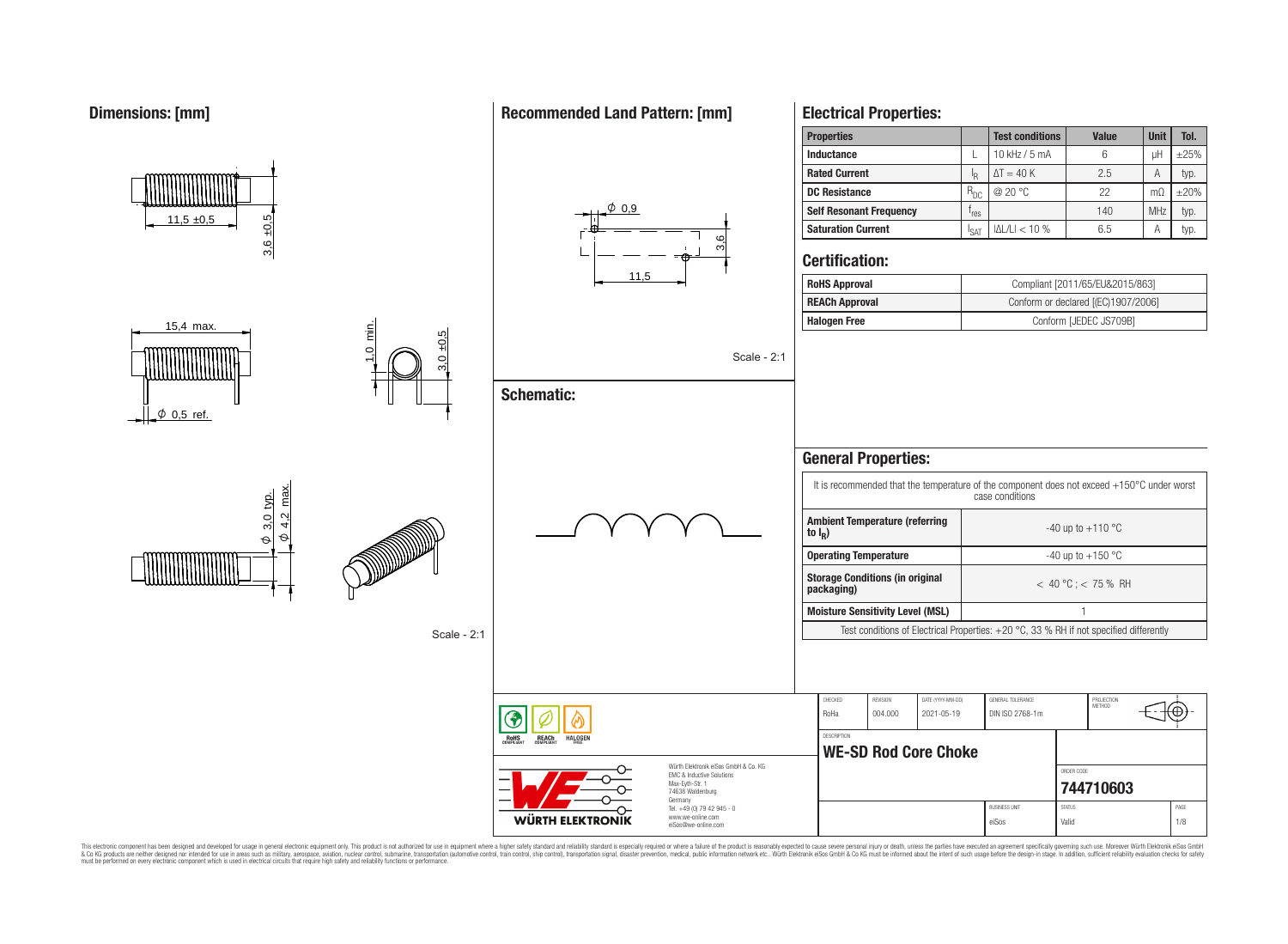# **Typical Impedance Characteristics:**



This electronic component has been designed and developed for usage in general electronic equipment only. This product is not authorized for subserved requipment where a higher selection equipment where a higher selection

**Typical Inductance vs. Current Characteristics:**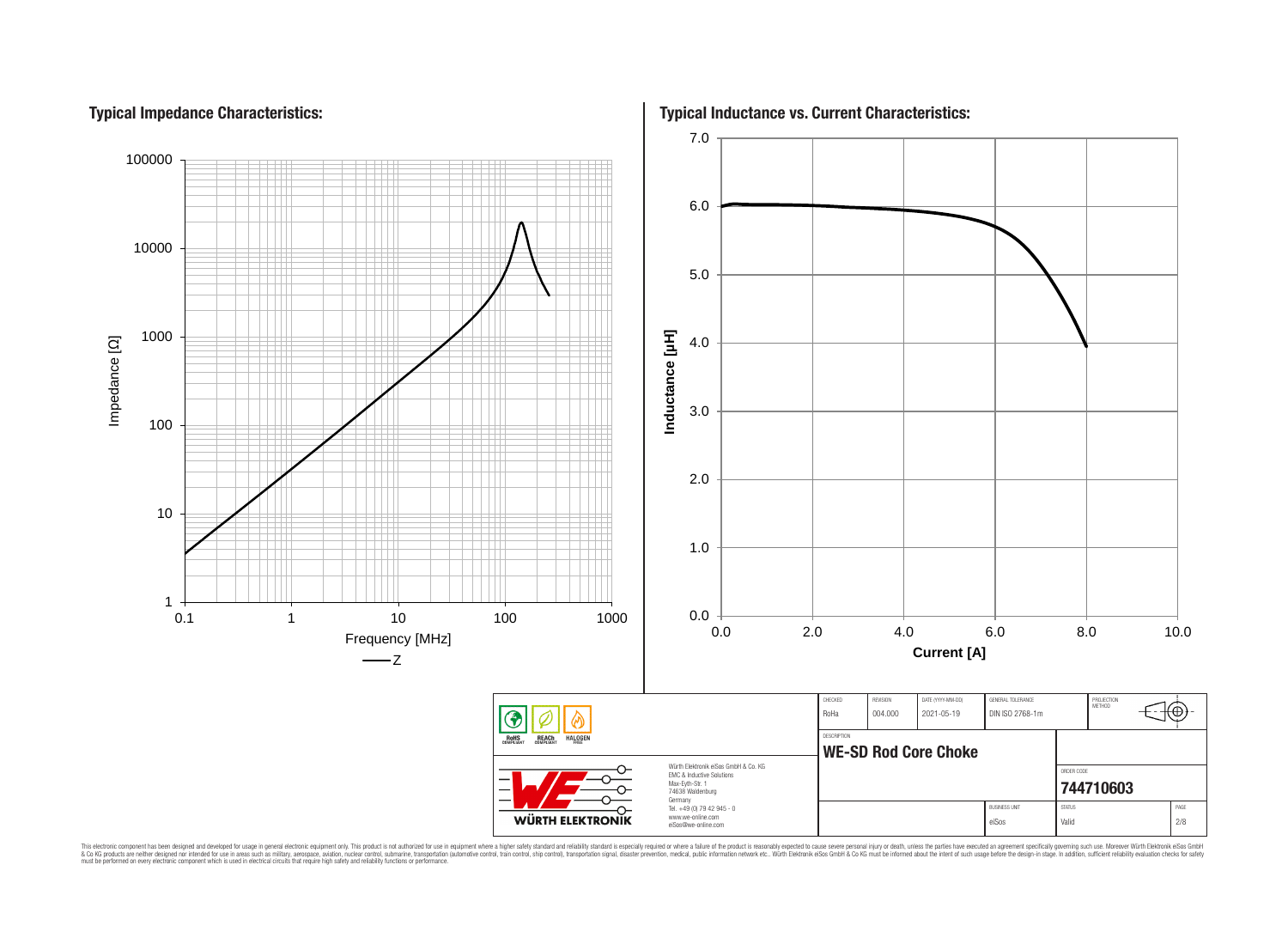



**Ambient Temperature [°C]**

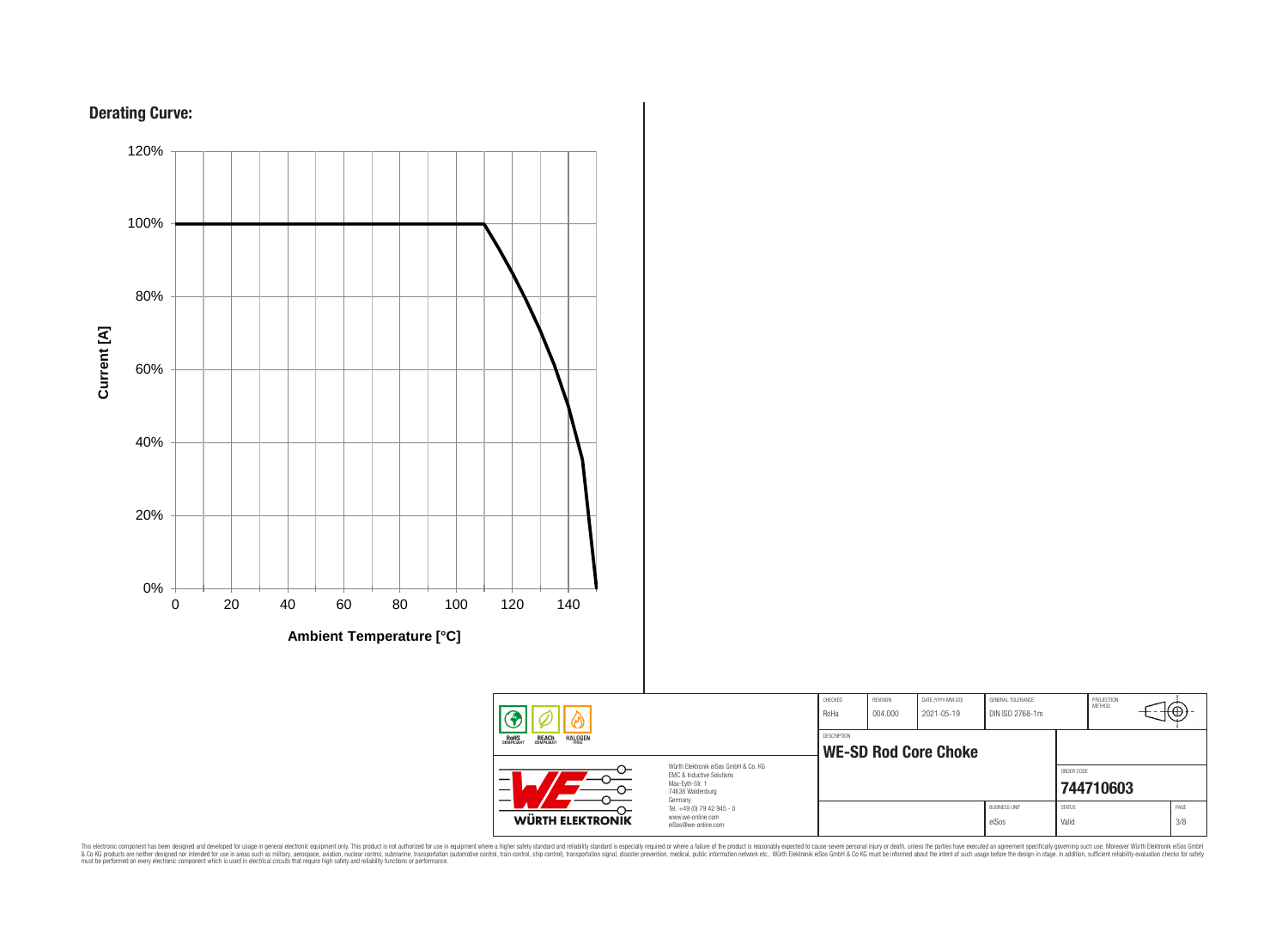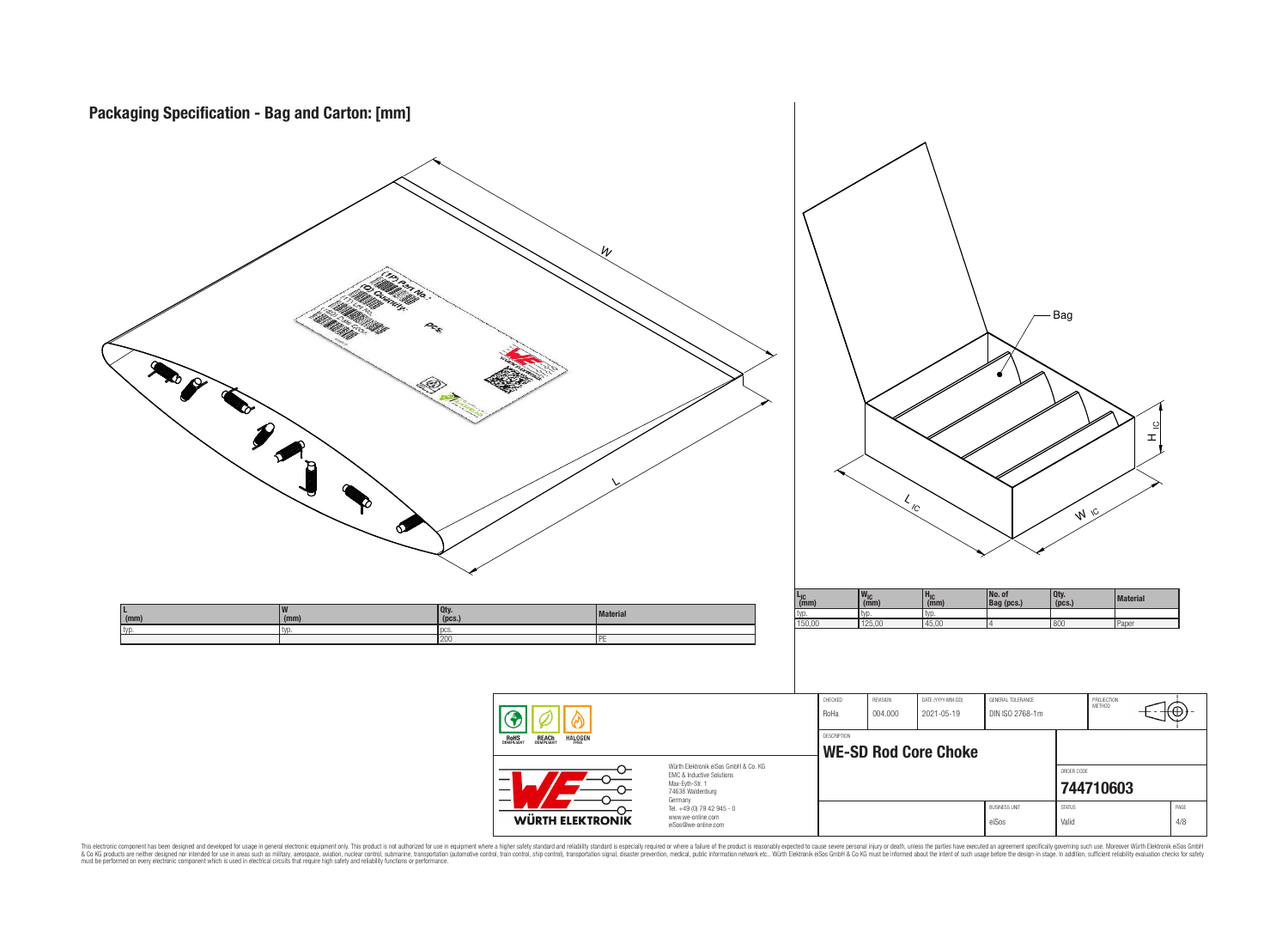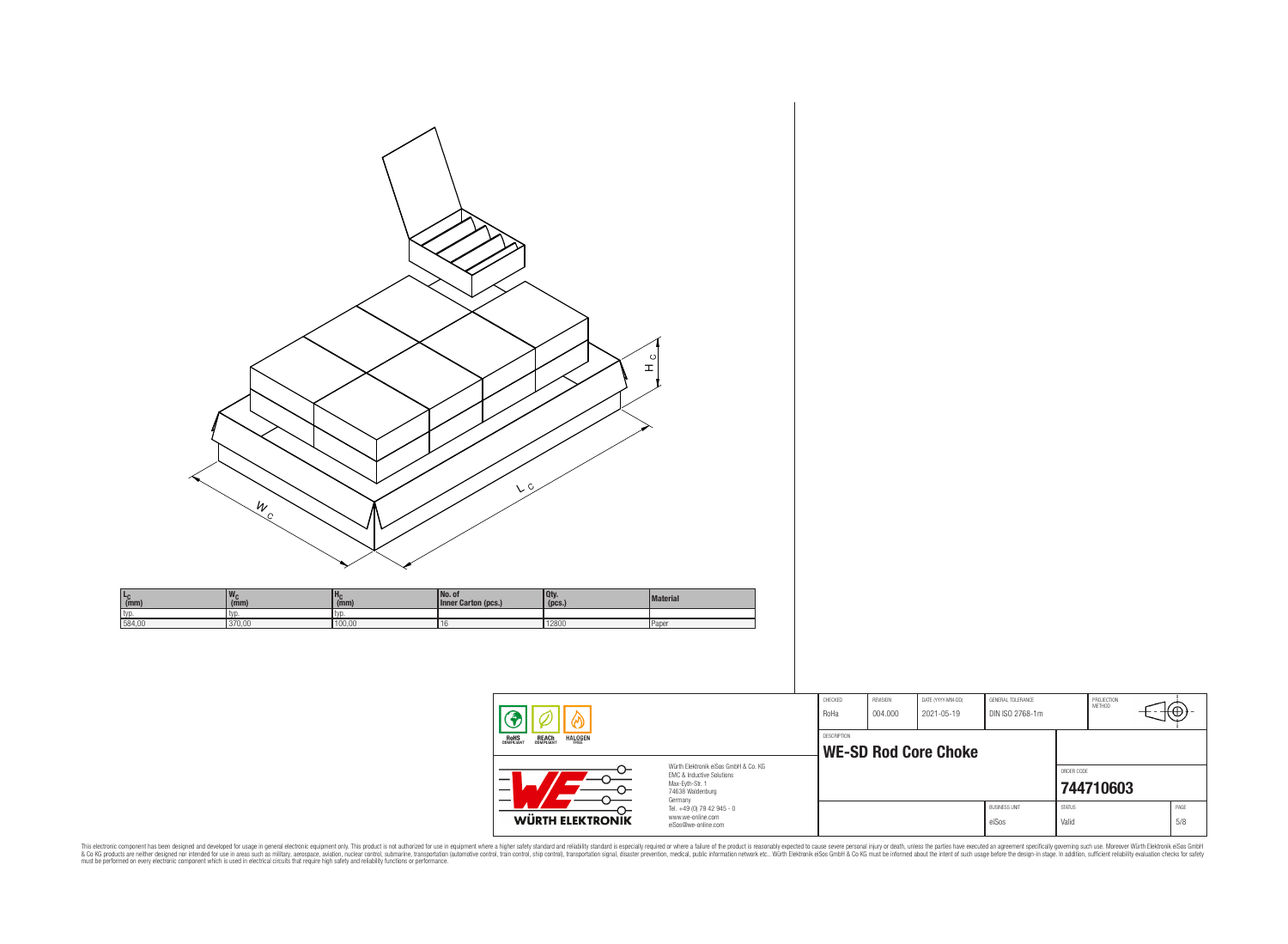# **Classification Wave Soldering Profile:**



# **Classification Wave Soldering Profile:**

| <b>Profile Feature</b>                             |                             | <b>Pb-Free Assembly</b>                     | <b>Sn-Pb Assembly</b>                       |  |  |  |
|----------------------------------------------------|-----------------------------|---------------------------------------------|---------------------------------------------|--|--|--|
| <b>Preheat Temperature Min</b>                     | <sup>I</sup> s min          | 100 °C                                      | 100 °C                                      |  |  |  |
| <b>Preheat Temperature Typical</b><br>s typical    |                             | 120 °C                                      | 120 °C                                      |  |  |  |
| <b>Preheat Temperature Max</b>                     |                             | 130 °C                                      | 130 °C                                      |  |  |  |
| Preheat Time $t_s$ from $T_{s,min}$ to $T_{s,max}$ | ι <sub>ς</sub>              | 70 seconds                                  | 70 seconds                                  |  |  |  |
| Ramp-up Rate                                       | ΔΤ                          | 150 $\degree$ C max.                        | 150 $\degree$ C max.                        |  |  |  |
| <b>Peak Temperature</b>                            | $T_{\mathsf{D}}$            | $250 °C - 260 °C$                           | $235 °C - 260 °C$                           |  |  |  |
| Time of actual peak temperature                    | $\mathfrak{t}_{\mathrm{p}}$ | max. 10 seconds<br>max. 5 seconds each wave | max. 10 seconds<br>max. 5 seconds each wave |  |  |  |
| Ramp-down Rate, Min                                |                             | $\sim$ 2 K/ second                          | $\sim$ 2 K/ second                          |  |  |  |
| Ramp-down Rate, Typical                            |                             | $\sim$ 3.5 K/ second                        | $\sim$ 3.5 K/ second                        |  |  |  |
| Ramp-down Rate, Max                                |                             | $\sim$ 5 K/ second                          | $\sim$ 5 K/ second                          |  |  |  |
| Time 25 $^{\circ}$ C to 25 $^{\circ}$ C            |                             | 4 minutes                                   | 4 minutes                                   |  |  |  |

refer to EN61760-1:2006

|                                                                                                                                                                                         |                                                                        | CHECKED<br>RoHa | REVISION<br>004.000         | DATE (YYYY-MM-DD)<br>2021-05-19 | GENERAL TOLERANCE<br>DIN ISO 2768-1m |                        | PROJECTION<br><b>METHOD</b> |  | ₩           |  |  |
|-----------------------------------------------------------------------------------------------------------------------------------------------------------------------------------------|------------------------------------------------------------------------|-----------------|-----------------------------|---------------------------------|--------------------------------------|------------------------|-----------------------------|--|-------------|--|--|
| ROHS<br>COMPLIANT<br><b>REACH</b><br>COMPLIANT<br><b>HALOGEN</b><br>Würth Elektronik eiSos GmbH & Co. KG<br>EMC & Inductive Solutions<br>Max-Evth-Str. 1<br>74638 Waldenburg<br>Germany |                                                                        | DESCRIPTION     | <b>WE-SD Rod Core Choke</b> |                                 |                                      |                        |                             |  |             |  |  |
|                                                                                                                                                                                         |                                                                        |                 |                             |                                 |                                      | ORDER CODE             | 744710603                   |  |             |  |  |
| WÜRTH ELEKTRONIK                                                                                                                                                                        | Tel. +49 (0) 79 42 945 - 0<br>www.we-online.com<br>eiSos@we-online.com |                 |                             |                                 | <b>BUSINESS UNIT</b><br>eiSos        | <b>STATUS</b><br>Valid |                             |  | PAGE<br>6/8 |  |  |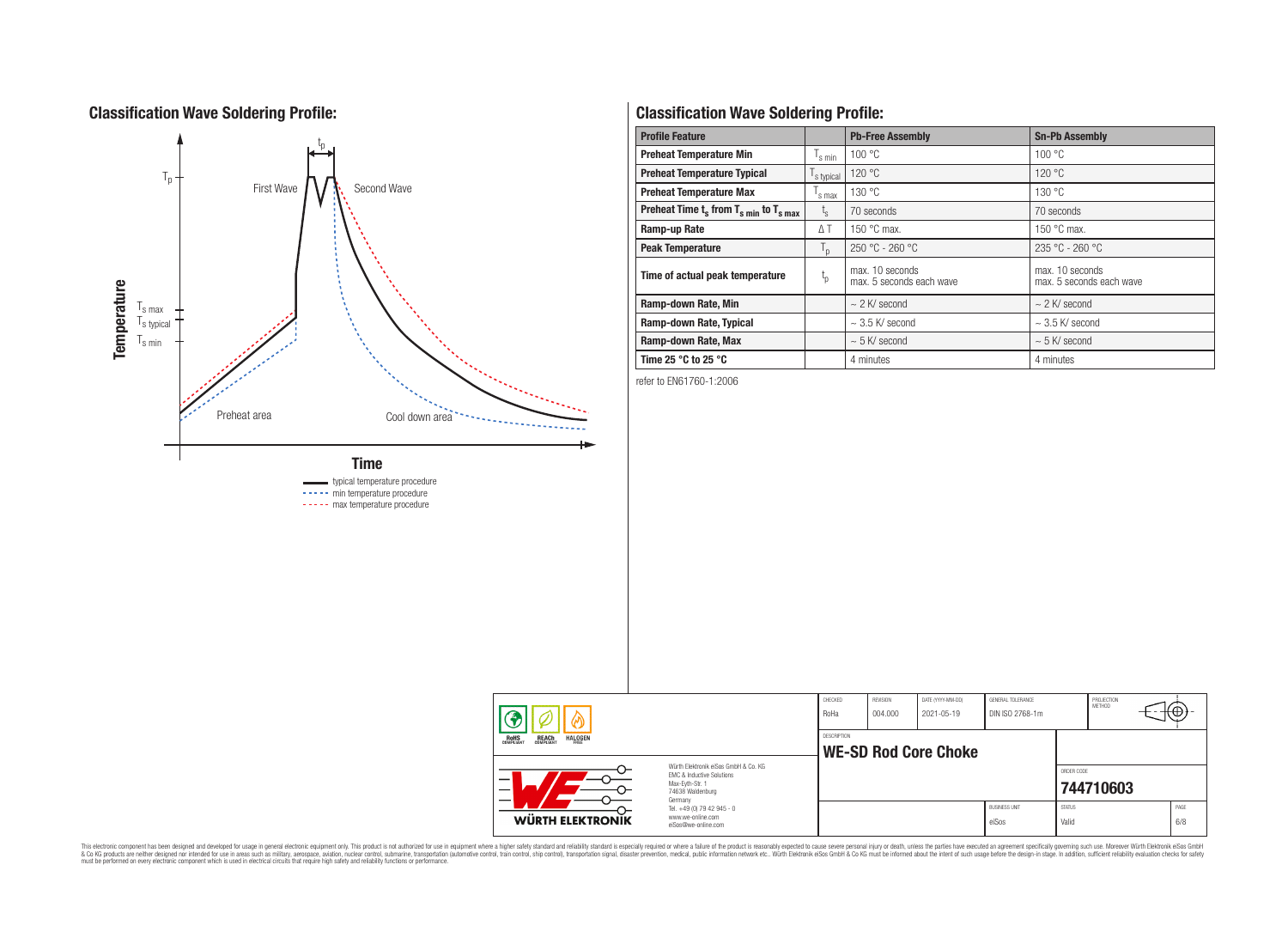# **Cautions and Warnings:**

## **The following conditions apply to all goods within the product series of WE-SD ofWürth Elektronik eiSos GmbH & Co. KG:**

#### **General:**

- This electronic component is designed and manufactured for use in general electronic equipment.
- Würth Elektronik must be asked for written approval (following the PPAP procedure) before incorporating the components into any equipment in fields such as military, aerospace, aviation, nuclear control, submarine, transportation (automotive control, train control, ship control), transportation signal, disaster prevention, medical, public information network, etc. where higher safety and reliability are especially required and/or if there is the possibility of direct damage or human injury.
- Electronic components that will be used in safety-critical or high-reliability applications, should be pre-evaluated by the customer.
- The component is designed and manufactured to be used within the datasheet specified values. If the usage and operation conditions specified in the datasheet are not met, the wire insulation may be damaged or dissolved.
- Do not drop or impact the components,the component may be damaged
- Würth Elektronik products are qualified according to international standards, which are listed in each product reliability report. Würth Elektronik does not warrant any customer qualified product characteristics beyond Würth Elektronik's specifications, for its validity and sustainability over time.
- The responsibility for the applicability of the customer specific products and use in a particular customer design is always within the authority of the customer. All technical specifications for standard products also apply to customer specific products.

### **Product specific:**

#### **Soldering:**

- The solder profile must comply with the technical product specifications. All other profiles will void the warranty.
- All other soldering methods are at the customers' own risk.

#### **Cleaning and Washing:**

• Washing agents used during the production to clean the customer application might damage or change the characteristics of the wire insulation, marking or plating. Washing agents may have a negative effect on the long-term functionality of the product.

#### **Potting:**

• If the product is potted in the customer application, the potting material might shrink or expand during and after hardening. Shrinking could lead to an incomplete seal, allowing contaminants into the core. Expansion could damage the components. We recommend a manual inspection after potting to avoid these effects.

#### **Storage Conditions:**

- A storage of Würth Elektronik products for longer than 12 months is not recommended. Within other effects, the terminals may suffer degradation, resulting in bad solderability. Therefore, all products shall be used within the period of 12 months based on the day of shipment.
- Do not expose the components to direct sunlight.<br>• The storage conditions in the original packaging
- The storage conditions in the original packaging are defined according to DIN EN 61760-2.
- The storage conditions stated in the original packaging apply to the storage time and not to the transportation time of the components.

#### **Packaging:**

• The packaging specifications apply only to purchase orders comprising whole packaging units. If the ordered quantity exceeds or is lower than the specified packaging unit, packaging in accordance with the packaging specifications cannot be ensured.

#### **Handling:**

- Violation of the technical product specifications such as exceeding the nominal rated current will void the warranty.
- Applying currents with audio-frequency signals may result in audible noise due to the magnetostrictive material properties.
- Due to heavy weight of the components, strong forces and high accelerations may have the effect to damage the electrical connection or to harm the circuit board and will void the warranty.
- Please be aware that products provided in bulk packaging may get bent and might lead to derivations from the mechanical manufacturing tolerances mentioned in our datasheet, which is not considered to be a material defect.
- The temperature rise of the component must be taken into consideration. The operating temperature is comprised of ambient temperature and temperature rise of the component.The operating temperature of the component shall not exceed the maximum temperature specified.

These cautions and warnings comply with the state of the scientific and technical knowledge and are believed to be accurate and reliable. However, no responsibility is assumed for inaccuracies or incompleteness.

|  |                                                                                                                                                                                                                 |                                                                        | CHECKED<br>RoHa    | REVISION<br>004.000 | DATE (YYYY-MM-DD)<br>2021-05-19 | GENERAL TOLERANCE<br>DIN ISO 2768-1m |                        | PROJECTION<br><b>METHOD</b> | ा∖⊕≀-       |
|--|-----------------------------------------------------------------------------------------------------------------------------------------------------------------------------------------------------------------|------------------------------------------------------------------------|--------------------|---------------------|---------------------------------|--------------------------------------|------------------------|-----------------------------|-------------|
|  | <b>ROHS</b><br>COMPLIANT<br>REACH<br>COMPLIANT<br><b>HALOGEN</b><br>FRFF<br>Würth Elektronik eiSos GmbH & Co. KG<br><b>EMC &amp; Inductive Solutions</b><br>_<br>Max-Eyth-Str. 1<br>74638 Waldenburg<br>Germany |                                                                        | <b>DESCRIPTION</b> |                     | WE-SD Rod Core Choke            |                                      |                        |                             |             |
|  |                                                                                                                                                                                                                 |                                                                        |                    |                     |                                 |                                      | ORDER CODE             | 744710603                   |             |
|  | WÜRTH ELEKTRONIK                                                                                                                                                                                                | Tel. +49 (0) 79 42 945 - 0<br>www.we-online.com<br>eiSos@we-online.com |                    |                     |                                 | <b>BUSINESS UNIT</b><br>eiSos        | <b>STATUS</b><br>Valid |                             | PAGE<br>7/8 |

This electronic component has been designed and developed for usage in general electronic equipment only. This product is not authorized for use in equipment where a higher safety standard and reliability standard si espec & Ook product a label and the membed of the seasuch as marked and as which such a membed and the such assume that income in the seasuch and the simulation and the such assume that include to the such a membed and the such